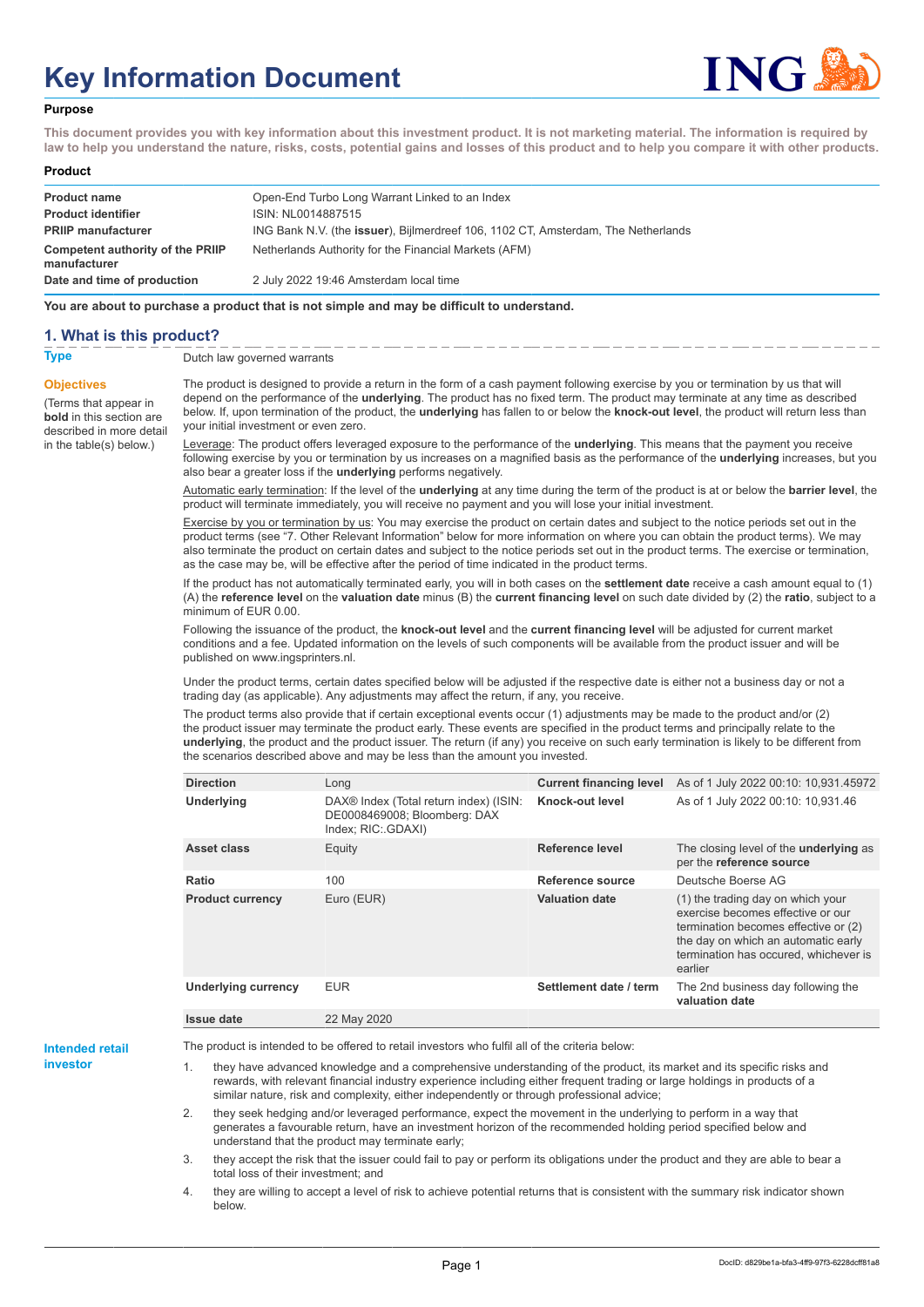# **2. What are the risks and what could I get in return?**

**Risk indicator**

**Performance scenarios**



thereto as specified in the section "7. Other relevant information" below.

#### **Market developments in the future cannot be accurately predicted. The scenarios shown are only an indication of some of the possible outcomes based on recent returns. Actual returns could be lower.**

| <b>Investment: EUR 10,000</b> |                                                                           |                              |
|-------------------------------|---------------------------------------------------------------------------|------------------------------|
| <b>Scenarios</b>              |                                                                           | 1 day                        |
|                               |                                                                           | (Recommended holding period) |
| <b>Stress scenario</b>        | What you might get back after costs<br>Percentage return (not annualised) | EUR 1.222.06<br>$-87.78%$    |
| Unfavourable scenario         | What you might get back after costs<br>Percentage return (not annualised) | EUR 9,367.77<br>$-6.32\%$    |
| <b>Moderate scenario</b>      | What you might get back after costs<br>Percentage return (not annualised) | EUR 10.433.66<br>4.34%       |
| <b>Favourable scenario</b>    | What you might get back after costs<br>Percentage return (not annualised) | EUR 11,304.92<br>13.05%      |

The average returns shown in the above table are not annualised, which means they may not be comparable to the average returns shown in other key information documents.

This table shows the money you could get back over the next day under different scenarios, assuming that you invest EUR 10,000.

The scenarios shown illustrate how your investment could perform. The recommended holding period for this product is less than one year. The figures are therefore not calculated on a per year basis, but for the recommended holding period. Figures in this section and "4. What are the costs?" are therefore not comparable with figures given for products with a recommended holding period of at least one year. The scenarios presented are an estimate of future performance based on evidence from the past on how the value of this investment varies, and are not an exact indicator. What you get will vary depending on how the market performs and how long you keep the product. The stress scenario shows what you might get back in extreme market circumstances, and it does not take into account the situation where we are not able to pay you.

This product cannot be easily cashed in. This means it is difficult to estimate how much you would get back if you cash in before the recommended holding period. You will either be unable to cash in early or you will have to pay high costs or make a large loss if you do so.

The figures shown include all the costs of the product itself, but may not include all the costs that you pay to your advisor or distributor. The figures do not take into account your personal tax situation, which may also affect how much you get back.

Buying this product holds that you think the level of the underlying will increase.

Your maximum loss would be that you will lose your investment.

## **3. What happens if ING Bank N.V. is unable to pay out?**

You are exposed to the risk that the issuer might be unable to meet its obligations in connection with the product for instance in the event of bankruptcy or an official directive for resolution action. This may materially adversely affect the value of the product and could lead to you losing some or all of your investment in the product. The product is not a deposit and as such is not covered by any deposit protection scheme.

#### **4. What are the costs?**

The Reduction in Yield (RIY) shows what impact the total costs you pay will have on the investment return you might get. The total costs take into account one-off, ongoing and incidental costs.